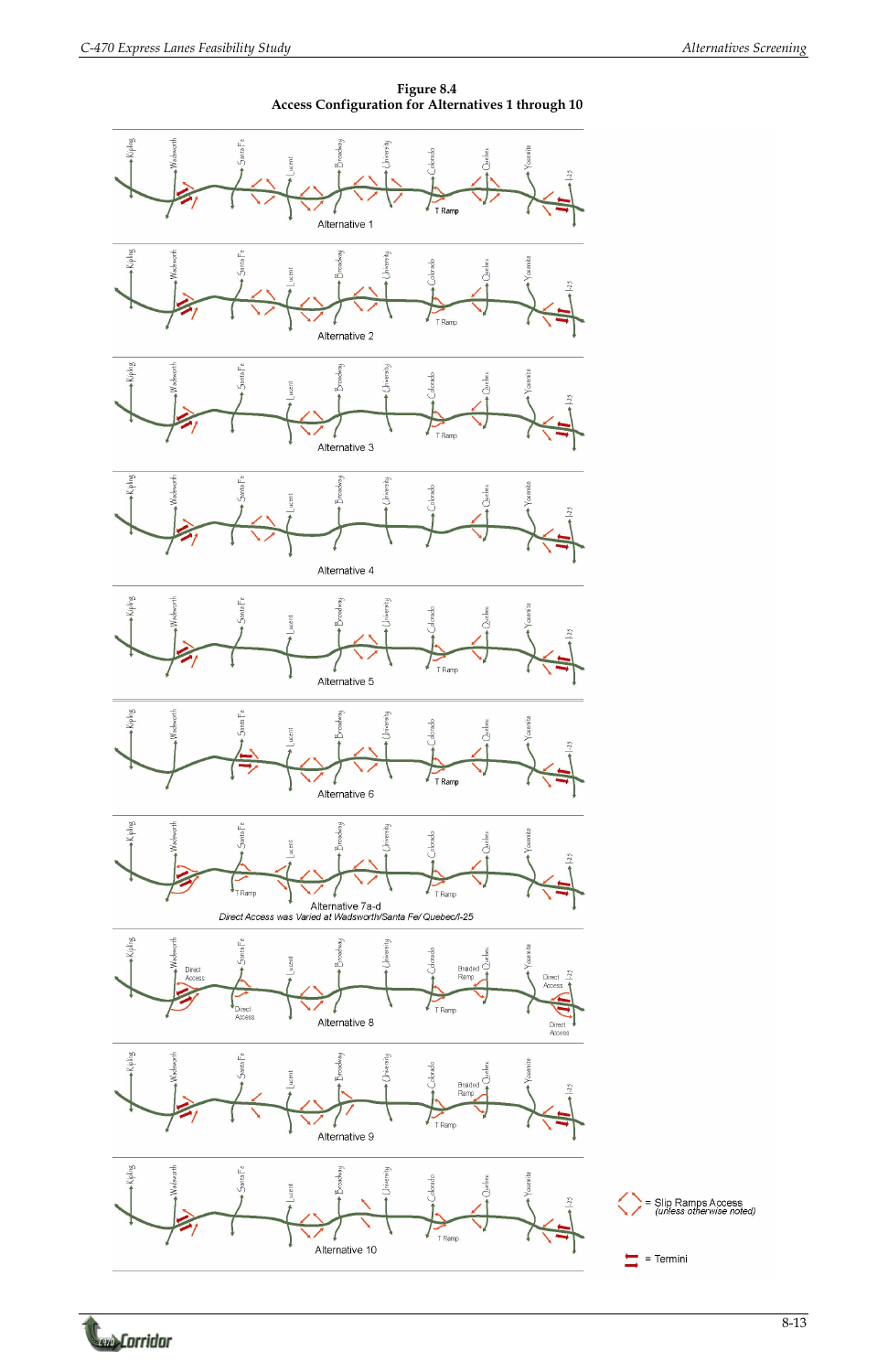**This Page Intentionally Left Blank.** 

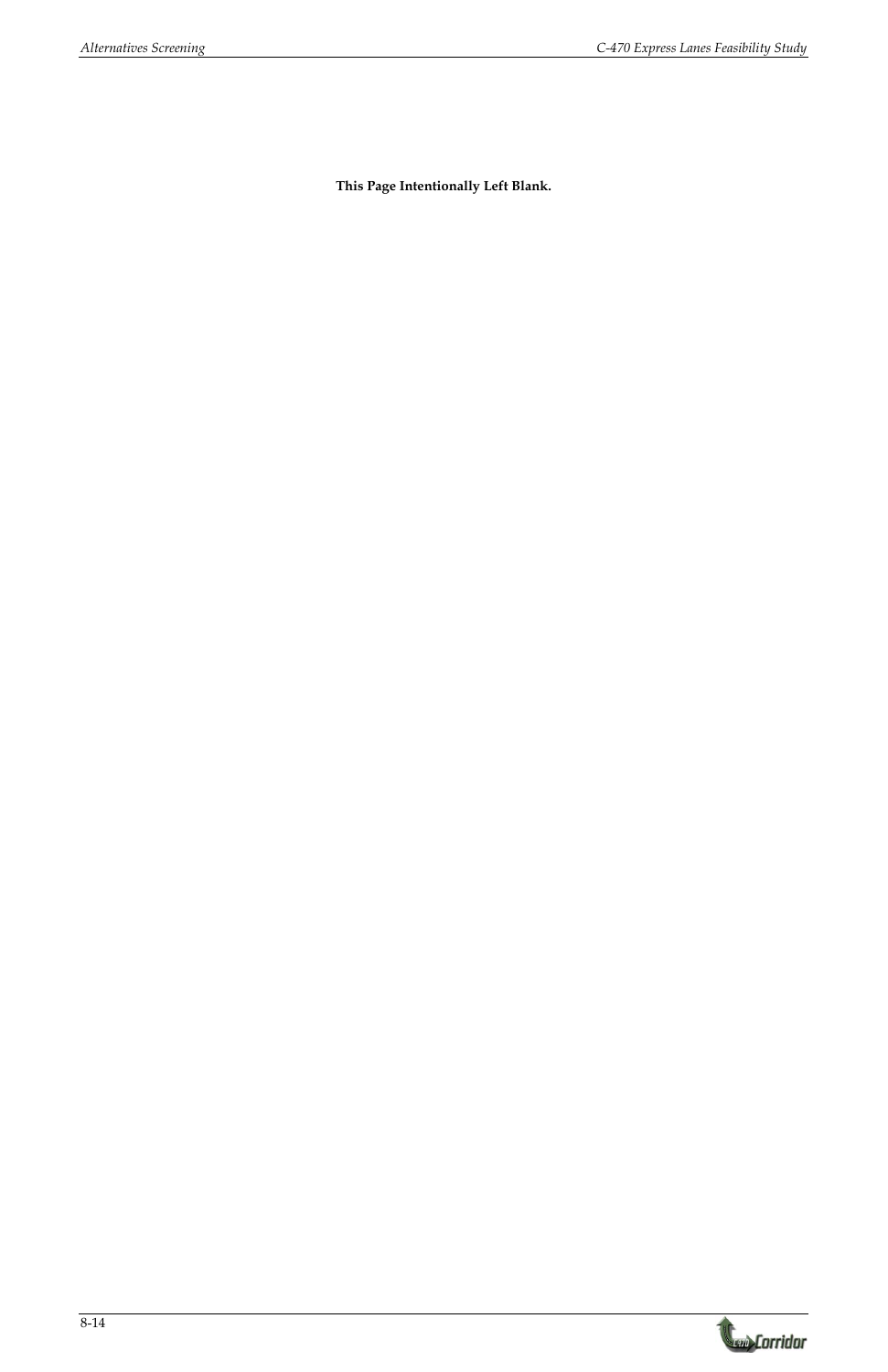### **8.4.2 Direct Access**

Because of the potential increased demand and potential operational problems at the high-volume locations of Wadsworth Boulevard, Santa Fe Drive, Quebec Street, and I-25, direct access was considered at these locations. In Alternatives 7a through d, direct access was alternated at the four locations, while in Alternative 8, direct access was provided at all four locations. It was anticipated that the direct access would provide a more attractive ramp configuration due to the elimination of the required weave in slip ramps, and would allow for easier access to and from the express lanes. The projected ramp volumes at these locations were evaluated with slip and direct access ramps to determine the difference in volume and thus potential revenue. A cost benefit analysis was then performed to determine the difference in revenue compared to the anticipated difference in construction cost of direct and slip ramps. Overall, little increase in traffic volumes was experienced by providing direct access at these locations. Direct access was therefore considered only in locations where operations necessitated providing such access. Locations that were recommended for direct access are discussed in Chapter 9.

## **8.4.3 Fourth Level Screening Criteria**

The final screening of access locations considered several criteria. While each criterion was initially evaluated individually, the final decision as to whether an access point was eliminated was based on the overall performance of the following criteria:

- Projected traffic volume using the access location
- **Interchange reserve capacity**
- Geometric constraints
- Express lane and general purpose lane operations
- Access spacing
- Financial Feasibility Factor

#### **8.4.4 Projected Traffic Volumes**

The locations of I-25, Quebec Street, Colorado Boulevard, Broadway, and Wadsworth Boulevard had the highest demand. Lucent Boulevard and University Boulevard had slightly less demand, and Santa Fe Drive showed the lowest traffic volumes. The most probable reason for Santa Fe Drive's volumes decreasing from what the travel demand model projected was the overall interchange operations under its current configuration. The existing diamond operates well over capacity during the current AM and PM peak hours, ultimately restricting access to and from potential express lanes. With the AIMSUN micro-simulation model being more sensitive to congestion, the model is rerouting trips to other locations to avoid congestion. To determine the impact of improving the intersection operations, the recommended Santa Fe Drive Interchange improvements from the C-470 EA were modeled in Alternative 7b. Overall, the volume using the Santa Fe Drive access was shown to increase by approximately 200 vehicles.